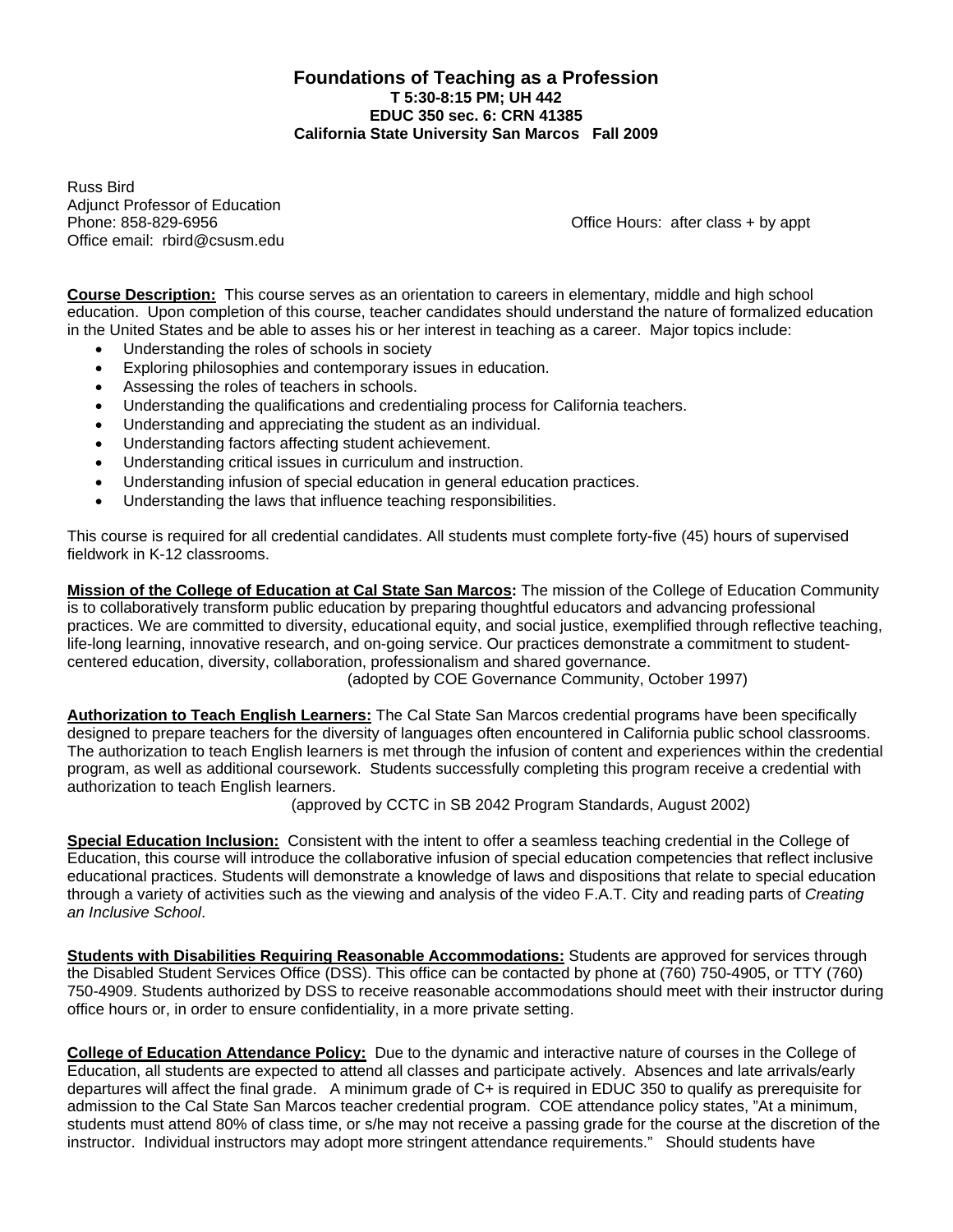extenuating circumstances, please contact the instructor as soon as possible. In this section of EDUC 350, the following attendance policy will apply: One class session may be missed without penalty to your grade. Each additional missed session will drop your final grade by 1/3 grade point (A to A-, A- to B+, etc.). If you miss four or more class sessions, you will receive an F.

**Credential Program Recommendations:** As one of several evaluation methods, EDUC 350 course instructors are asked for feedback concerning credential candidates who are applying for programs at Cal State San Marcos. Keep in mind that your professionalism and hard work in this class not only affect your course grade, but also indicate your readiness for a credential program.

**Fieldwork:** In addition to in-class work, assigned readings and projects, students will participate in forty-five (45) hours of supervised fieldwork assignments in a variety of public school settings. Details on the fieldwork are found on the WebCT site. Documentation of these hours is required to receive a grade in EDUC 350. Cal State San Marcos students are expected to adhere to professional standards in their dress and behavior in the field. Required clearances (fingerprints, TB test) are the responsibility of the student. A recommendation (usually from the classroom teacher where most of the fieldwork is done, also known as a Field Experience Recommendation) is a requirement for admission to the Cal State San Marcos Teacher Credentialing programs. If you need this form, you can download it from the course WebCT site.

#### **All University Writing Requirement**

Every course at the university must fulfill the university's writing requirement of at least 2,500 words. In EDUC 350, this is accomplished through the following written assignments: Teacher Interview, Philosophy Paper, Reading Logs, and The Outsider.

#### **CSUSM Academic Honesty Policy**

Students will be expected to adhere to standards of academic honesty and integrity, as outlined in the Student Academic Honesty Policy. All written work and oral presentation assignments must be original work. All ideas/materials that are borrowed from other sources must have appropriate references to the original sources. Any quoted material should give credit to the source and be punctuated with quotation marks.

Students are responsible for honest completion of their work including examinations. There will be no tolerance for infractions. If you believe there has been an infraction by someone in the class, please bring it to the instructor's attention. The instructor reserves the right to discipline any student for academic dishonesty in accordance with the general rules and regulations of the university. Disciplinary action may include the lowering of grades and/or the assignment of a failing grade for an exam, assignment, or the class as a whole."

Incidents of Academic Dishonesty will be reported to the Dean of Students. Sanctions at the University level may include suspension or expulsion from the University.

#### **Plagiarism:**

As a student and future educator, each student is expected to do his/her own work and to contribute equally to group projects and processes. Plagiarism or cheating is unacceptable under any circumstances. If you are in doubt about whether your work is paraphrased or plagiarized see the Plagiarism Prevention for Students website http://library.csusm.edu/plagiarism/index.html. If there are questions about academic honesty, please consult the University catalog.

**Use of Technology:** Students are expected to demonstrate competency in the use of various forms of technology (i.e. word processing, electronic mail, WebCT6, use of the Internet, and/or multimedia presentations). Specific requirements for course assignments with regard to technology are at the discretion of the instructor. Keep a digital copy of all assignments for use in your teaching portfolio. All assignments will be submitted online. Details will be given in class.

#### **Electronic Communication Protocol**

Electronic correspondence is a part of your professional interactions. If you need to contact the instructor, e-mail is often the easiest way to do so. It is my intention to respond to all received e-mails in a timely manner. Please be reminded that e-mail and on-line discussions are a very specific form of communication, with their own nuances and etiquette. For instance, electronic messages sent in all upper case (or lower case) letters, major typos, or slang, often communicate more than the sender originally intended. With that said, please be mindful of all e-mail and on-line discussion messages you send to your colleagues, to faculty members in the College of Education, or to persons within the greater educational community. All electronic messages should be crafted with professionalism and care.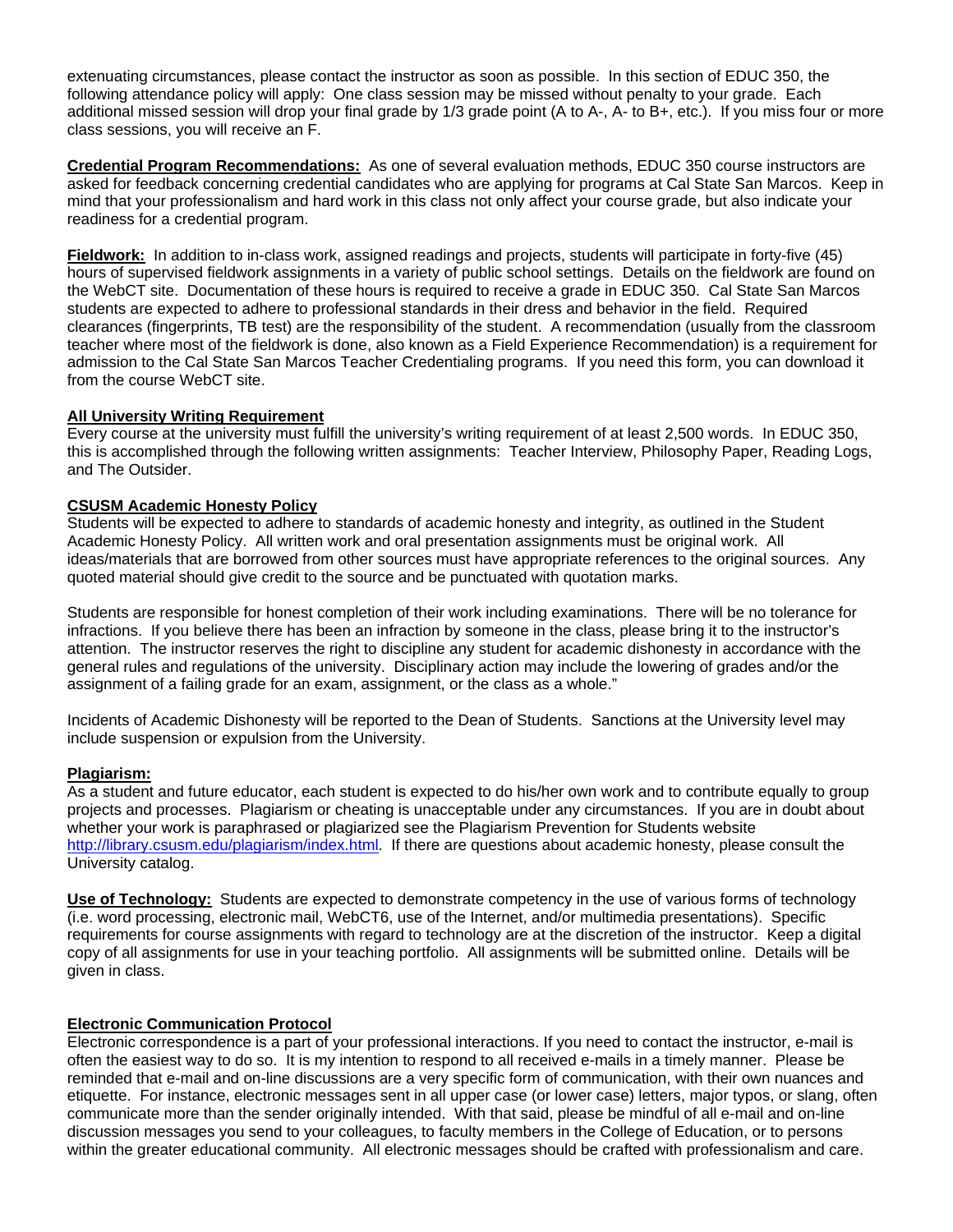Things to consider:

- Would I say in person what this electronic message specifically says?
- How could this message be misconstrued?
- Does this message represent my highest self?
- Am I sending this electronic message to avoid a face-to-face conversation?

In addition, if there is ever a concern with an electronic message sent to you, please talk with the author in person in order to correct any confusion.

**Teaching Performance Expectation (TPE) for EDUC 350**: A primary goal of Educ 350 is to begin the process of developing teacher candidates to become professional educators. The following TPE of the California Commission for Teacher Credentialing is expected to be met during this course:

#### **TPE 12: Professional, Legal and Ethical Obligations**

Candidates are aware of their own personal values and biases and recognize ways in which these values and biases affect the teaching and learning of students. They resist racism and acts of intolerance. Candidates appropriately manage their professional time spent in teaching responsibilities to ensure that academic goals are met.

Candidates for a Teaching Credential understand and honor legal and professional obligations to protect the privacy, health, and safety of students, families, and other school professionals. They are aware of and act in accordance with ethical considerations and they model ethical behaviors for students. Candidates understand and honor all laws relating to professional misconduct and moral fitness.

#### **Teaching Performance Assessment for Developing as a Professional Educator**

The successful completion of the personal philosophy assignment is a requirement for completion of this course and is a component of partially meeting the TPE described above. This statement will be used for assessment both in the course and at completion of the College of Education program. Retain an electronic copy of your statement for submission for your portfolio at the completion of your teacher education program.

**Class Discussions and Participation:** Students will engage in student-centered learning each class session, and will be expected to actively participate.

- Do you participate in class discussions productively, sharing your knowledge and understandings?
- Do you interact productively with your peers, taking on a variety of roles (leader, follower, etc.)?
- Do you contribute appropriately to group work—do you "do your share"?
- Are you able to accept others' opinions?
- Are you supportive of others' ideas?
- Do you support your peers during their presentations?
- Can you monitor and adjust your participation to allow for others' ideas as well as your own to be heard?

**Course Requirements:** Teacher education is a professional preparation program. It is expected that students will come to class prepared to discuss the readings, submit required assignments, and participate in class activities. Students are expected to adhere to academic honesty and integrity, standards of dependability, confidentiality and writing achievement. Because it is important for teachers to be able to effectively communicate their ideas to students, parents, colleagues, and administrators, writing that is original, clear and error-free is a priority for the College of Education. It is expected that work will be turned in on time. Please discuss individual issues with the instructor. Points will be deducted if assignments are submitted late (10% penalty per day late; no credit will be awarded if the assignment is one week late).

#### **Required Texts:**

Nieto, Sonia. (2006). *Why We Teach*. NY: Teachers College Press. ISBN 0807745936, Approximately \$12 - 20.

Grant, Carl. A. & Gillette, Maureen. (2005). *Learning to Teach Everyone's Children: Equity, Empowerment and Education that is Multicultural.* Thomson & Wadsworth. ISBN 0-534-64467-8, Approximately \$ 45 - 65

Villa, R. A. and Thousand, J. S. (2005). *Creating an Inclusive School* (2nd ed.). Alexandria, VA: Association for Supervision and Curriculum Development. , ISBN 0-87120-251-4 Approximately \$12 - 25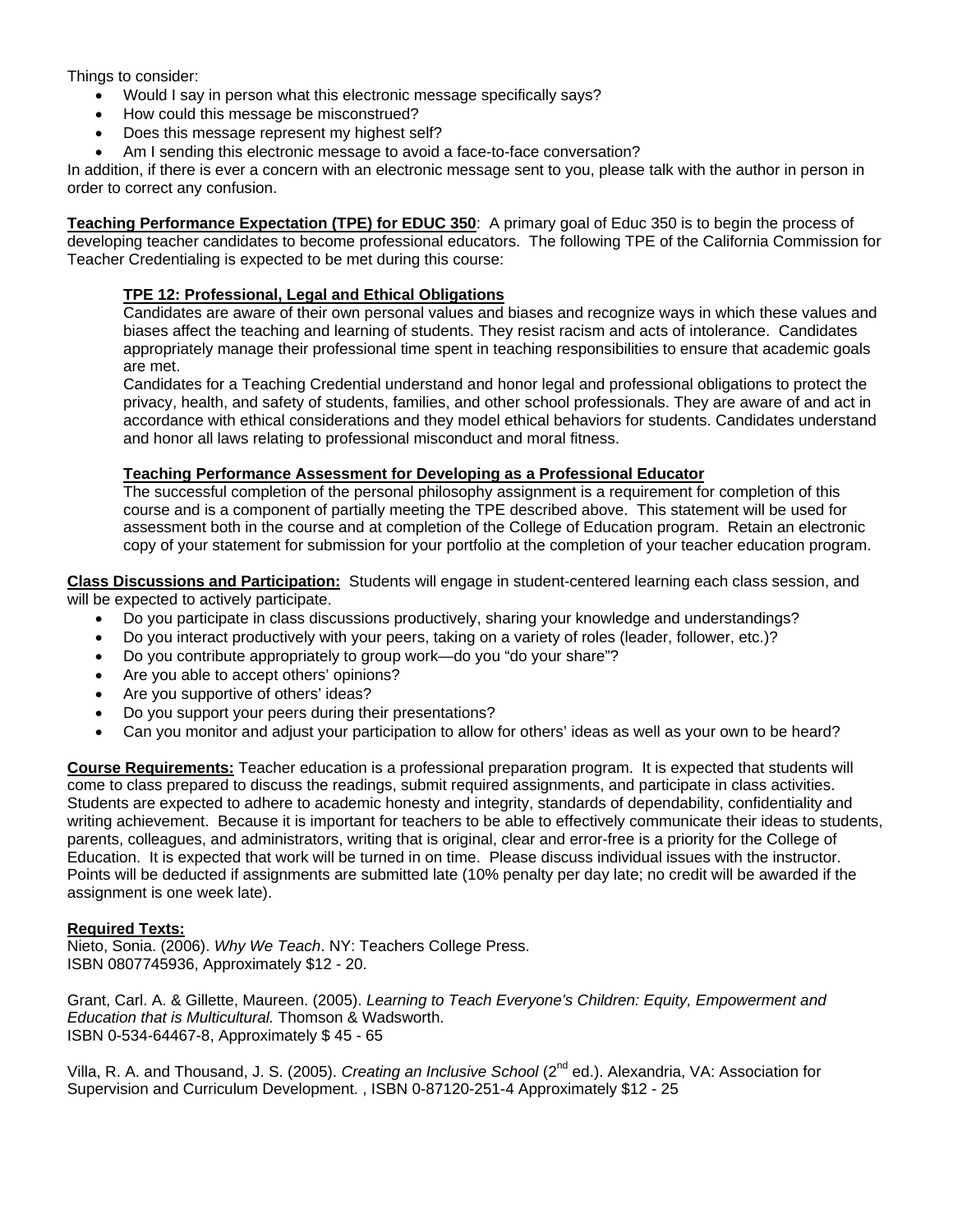#### **Assignments and grading:**

# 1. Reading log 10 points and 10 points and 10 points and 10 points are not been applied by the 10 points of the 10 points and 10 points are not been applied by the 10 points of the 10 points and 10 points are not been appl The reading log provides an opportunity to reflect on learning about teaching through the assigned readings for each session. In the reading log, do not summarize. Instead, respond to the readings: agree, disagree, note specific ideas, etc. Entries should be one paragraph in length per week. Log entries for Monday's class must be submitted via the course WebCT6 site by the *prior* Friday at noon. See the schedule for readings. The log will be graded holistically; you will either receive full credit or none. No credit will be given for late submissions of reading logs. In extraordinary circumstances, if you do not have access to WebCT for a timely submission, you may email the log entry to me by Friday at noon at mcdaniel@csusm.edu. Later, as soon as you re-establish WebCT access, you will resubmit on WebCT. 2. Current events in education 6 points in the set of the set of the set of the set of the set of the set of the set of the set of the set of the set of the set of the set of the set of the set of the set of the set of the Sign up for a date when you will be responsible for presenting an item from the week's news in K-12 education (5 minutes maximum). The item may be from television, radio, internet (e.g., www.edweek.org/), newspaper, or magazine, and may pertain to local, national/, or international issues. You will summarize and present the importance of the news for your classmates. Be sure that you make a connection to future teachers in California if the news is from afar. After you present your current event, go to the WebCT site and submit a onesentence report as the "Current Events" assignment, so that you can receive credit. You must submit your report by December 10. 3. Interview of a teacher 10 points and the set of a teacher 10 points of a teacher 10 points of a teacher 10 points of a teacher 10 points of a teacher 10 points of a teacher 10 points of a teacher 10 points of a teacher Details are below. The written report is due via the WebCT site on September 17.

4 The Outsider (Inclusion assignment) 10 points Details are below. The written report is due via the WebCT site on Nov 5.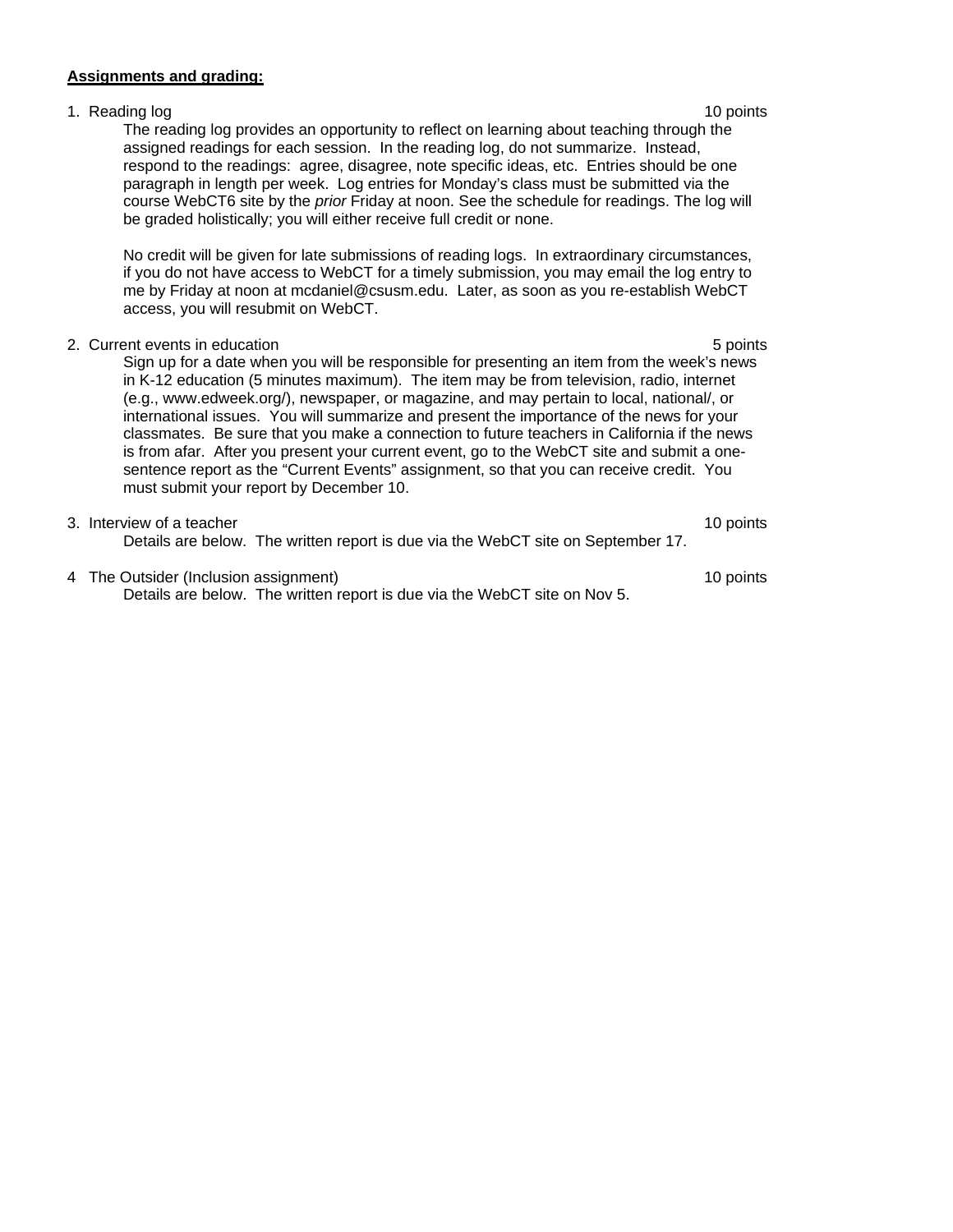#### 5. Classroom observation reports 20 points

Using the classroom observation instrument provided online, write up five observations in your field sites. The template is on the WebCT site under Fieldwork Instructions and is also on the College of Education website at the top of the syllabus webpage. You must submit one written observation from each of these four types of school settings: Elementary, Middle, High, and Special Setting; the fifth written observation is from any setting (your choice). Submit these via the WebCT site as instructed on October 8 and November 26. Turn in your Classroom Observation Record (timesheet) and Report Summary (distribution report) in class on December 3. If you do not complete the classroom observations, you will receive a grade of INC for the course.

- 6. Educational Issues Research and Presentation 20 points Choose (1) an issue that interests you (from the topics given to you by the instructor) and (2) one or two partners with whom to work. Research the issue and prepare an oral report to share in class. The report should describe and analyze the issue in approximately 15 minutes. You will present on November 19, December 3 or 10. When you present your research orally, provide a one-page summary and a reference list for your classmates. Also, use some type of visual aids to enhance your presentation (the projector is there, let's use it). Each partner must submit the one-page summary to the WebCT site to receive credit for this assignment. The one-page handout is due to WebCT on December 10.
- 7. Personal Philosophy of schooling, learning and teaching (TPE 12 Critical Assessment) 15 points Details are below. The written report is due via the WebCT site on December 3.
- 

8. Participation 10 points and the set of the set of the set of the set of the set of the set of the set of the set of the set of the set of the set of the set of the set of the set of the set of the set of the set of the This course is designed for active learning during class sessions. In order for this course to succeed for individuals and the group, students must come to class prepared to discuss assigned readings/topics and to participate in class activities. See details above in "Class Discussions and Participation." You will submit a self-assessment on WebCT by December 10. The instructor will consider your self-assessment when assigning points for this assignment.

Grades will be determined by the total number of points earned (100 points possible):

 $A = 93 - 100$  $A - 90 - 92$  $B+ = 87-89$  $B = 83 - 86$  $B - 80 - 82$  $C_{+}$  = 77-79  $C = 73-76$  $C - 70 - 72$  $D = 60 - 69$  $F = 0-59$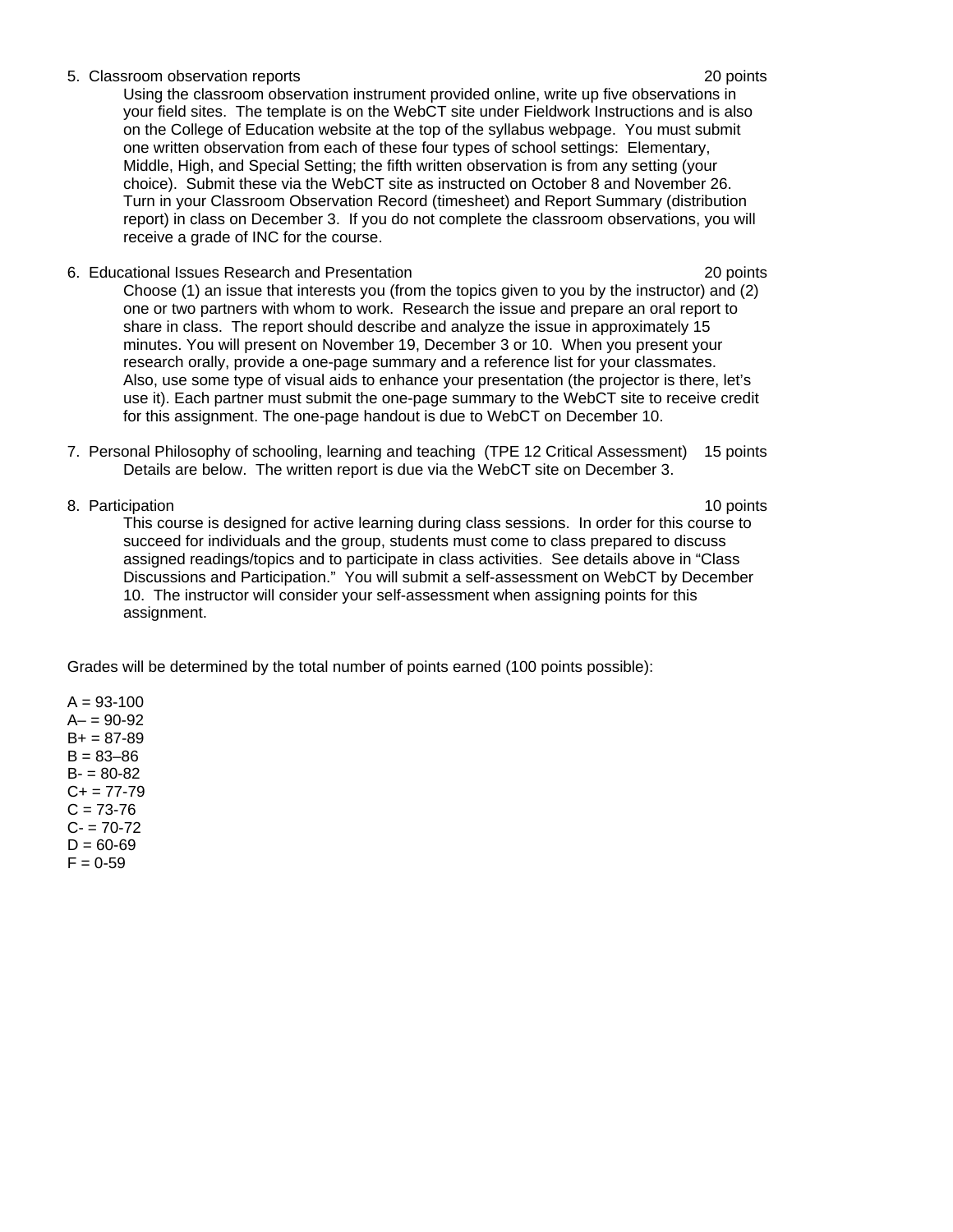# **Assignment: Interview of a Teacher**

In this assignment, you will interview a teacher and write a 3-4 page (1,500-2,000 word) summary of what you learned from him or her. Your purpose is to render a sketch so that your reader may be able to envision the teacher as a person with a distinct philosophy and experience.

#### *Gathering information:*

Interview a current or retired teacher who has had at least 3 years of full–time experience in elementary, middle, or secondary school classrooms. Suggested questions are:

Why did the teacher choose to enter teaching? How attractive was the profession to prospective teachers at that time? What were the other career paths available; were any others seriously considered? Does the teacher have any regrets about becoming a teacher?

What professional education did the teacher have? How helpful was it in learning to teach? At what point did the teacher feel comfortable as a teacher?

What were/are the teacher's goals for the education of students? Have these goals changed over the years?

What career moves (school buildings, grade level, special students, subject matter, etc.) has the teacher made? To what extent were those moves voluntary? For current teachers, are further moves desired? If so, what are they, and why?

What have been the major joys and frustrations of teaching? What would help increase the joys and minimize the frustrations? On what issues does the teacher feel strongly about making changes in the way that schooling occurs now?

How did/does the teacher learn about his/her students' lives and needs? How similar are the backgrounds of the teacher and his/her students? What have been the teacher's experiences with "culture shock" in working with students from different backgrounds?

What are some favorite memories from the teacher's classroom? Does the teacher tend to remember individual students or activities, or are the memories more general?

What does the teacher think of current "hot issues" in education such as the California High School Exit Exam and the No Child Left Behind Act? How does the teacher take action to address new reforms that impact his/her classroom?

What is the teacher's metaphor for "teaching" or "teacher"? What are the main features of the teacher's approach toward teaching? What has the teacher learned from being a teacher?

#### *Analysis:*

After collecting your information, think about what you have learned about this teacher. Focus on a few themes that best characterize what you have heard. Do not try to be all-inclusive. *Protect your teacher's confidentiality by using a pseudonym and masking identifying details.* 

In your analysis, incorporate what you have been learning about becoming and being a teacher. How does your teacher fit within the material addressed in your readings and in class? What issues are raised through your interview? What are the implications of your interview as you think about becoming a teacher? Be sure you include at least one reference to the readings/discussions we have in class.

#### *Criteria for evaluation:*

Exemplary papers are characterized by:

Completeness of description of the teacher's experiences and views Explanation of how the teacher interview relates to your thinking about teaching Integration of coursework (readings + discussions) into the analysis Correct grammar, syntax, spelling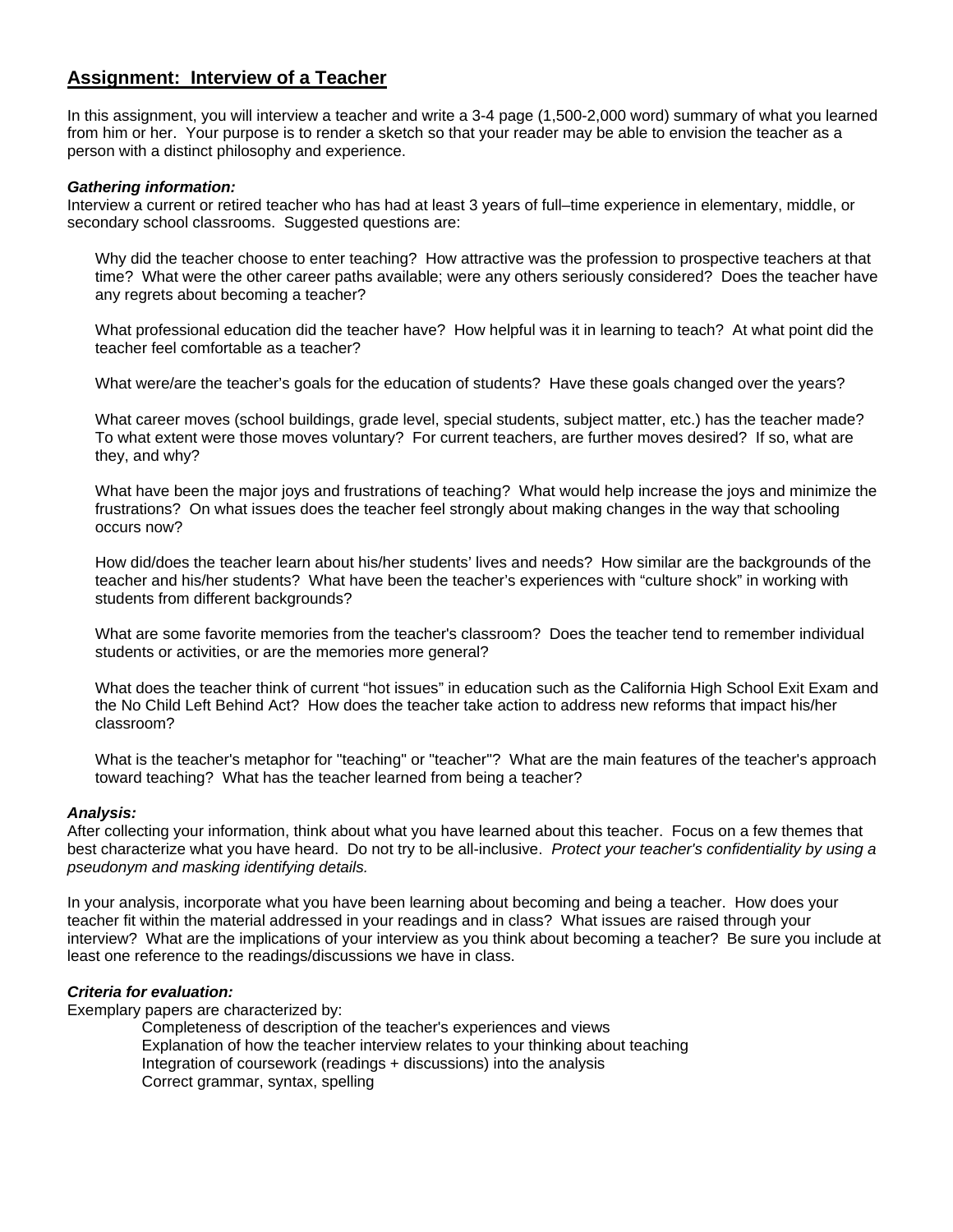# **Assignment—The Outsider**

Many students with special needs come to view themselves as "outsiders" because they are labeled as different from the typical student. But most of us experienced some sense of being an outsider during our K-12 years. After reading chapters 1-3 in Villa/Thousand's *Creating an Inclusive School* and at least two of the *Voices of Inclusion*, write a reflective essay (2 to 3 pages, or 1,000-1,500 words) in which you comment on your own (or a friend's) school experience in which you may have felt like an outsider. Reasons could include differences due to gender, religion, looks, beliefs/interests, family situation, academic ability, etc. Make at least one specific connection to the VT text. Consider the following questions:

What personal characteristics fostered your (or your friend's) feelings of being an outsider? How did you react to and cope with the situation? Did you share your experience with any teachers or other school personnel? Did any of them assist you? What could school staff, parents or friends have done to help? In what ways did this experience change you? Did you "learn" from this experience? How might this experience make you a more sensitive and effective teacher?

*Criteria for evaluation:* Exemplary papers are characterized by: Addressing the questions above in a thoughtful/analytical manner Integration of the Villa/Thousand text in the paper Correct grammar, syntax, spelling

# **Assignment: Philosophy of Schooling, Learning, and Teaching**

Write a 4-5 page paper (2,000-2,500 word) that explains your personal philosophy of schooling, learning and teaching. Follow the template below, and self-assess before you turn in the paper.

#### **Paper Introduction**

Describe the level of schooling and subject field(s) you hope to teach. Name your philosophy (or combination of philosophies) as described by Grant & Gillette Ch 8. Explain why you are attracted to this philosophical stance. Is it due to your own schooling and/or background, what you've seen in schools since your own school days, the influence of particular persons, texts, other experiences with children/youth, etc.?

#### **Nature of schooling**

Describe what you believe is the purpose of schooling in a democracy. How will you as a teacher help achieve these purposes? Give at least one concrete example of how you will interact with your students in light of your beliefs.

### **Nature of the learner**

Describe what you believe is the nature of the learner. What are your thoughts about the students you will teach? What do they need from a teacher? Give at least one concrete example of how you will interact with your students in light of your beliefs.

#### **Nature of the teaching/learning process**

Describe what you believe is the nature of the teaching/learning process?. What do you believe counts as knowledge and how should it be presented? How will you as a teacher use subject matter and other experiences to guide students toward meaningful learning activities?

Give at least one concrete example of how you will interact with your students in light of your beliefs.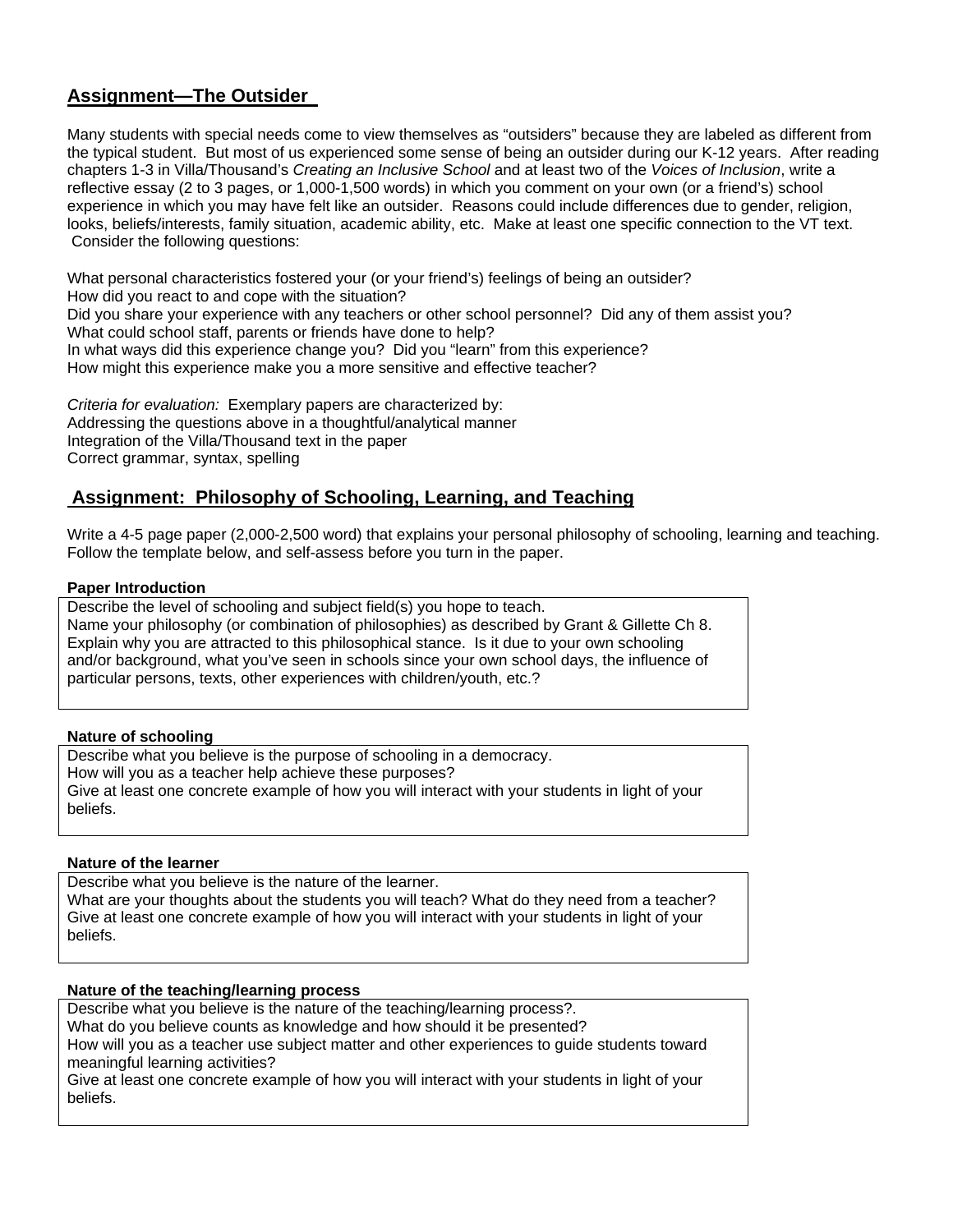#### **Teacher dispositions and actions**

Describe what behavior (disposition/attitude & actions) you will exhibit in order to carry out your philosophical position. Give at least one concrete example of how you will conduct yourself in light of your beliefs.

#### **Conclusion**

Recap your philosophy. What are your outstanding questions/concerns/thoughts about becoming a teacher?

#### **Criteria for Self- Assessment of Philosophy Paper**

Be sure to self-assess using the following criteria. Submit the self-assessment with your final draft of your philosophy paper (at least one "beefy" paragraph). These are the criteria that will be used to evaluate your philosophy paper.

Exemplary papers have the following characteristics:

**Ideas:** The paper is clear and focused. It holds the reader's attention. Relevant information and details enrich the central theme. Ideas are supported by research, practical knowledge and experience. Conclusions show insight. **Organization:** The organizational structure enhances and showcases the central idea or theme of the paper. An inviting introduction draws the reader in; a satisfying conclusion leaves the reader with a sense of closure and resolution. Sequencing is logical and effective. Thoughtful transitions tie parts together. The paper flows so smoothly, the reader hardly thinks about it.

**Connections**: The paper includes multiple references to EDUC 350 class experiences (specific text selections, class discussions, fieldwork observations, assignments, current events, etc.).

**Voice:** The writer of this paper speaks directly to the reader in a manner that is individual, compelling, engaging, and has personality.

**Sentence Fluency:** The writing has an easy flow. Sentences enhance the meaning. Sentences vary in length and structure. The piece has purposeful and varied sentence beginnings.

**Conventions:** The writer demonstrates a good grasp of standard writing conventions. Spelling is generally correct. Punctuation is accurate. Grammar and usage are correct. Paragraphing tends to be sound. The piece needs very little additional editing.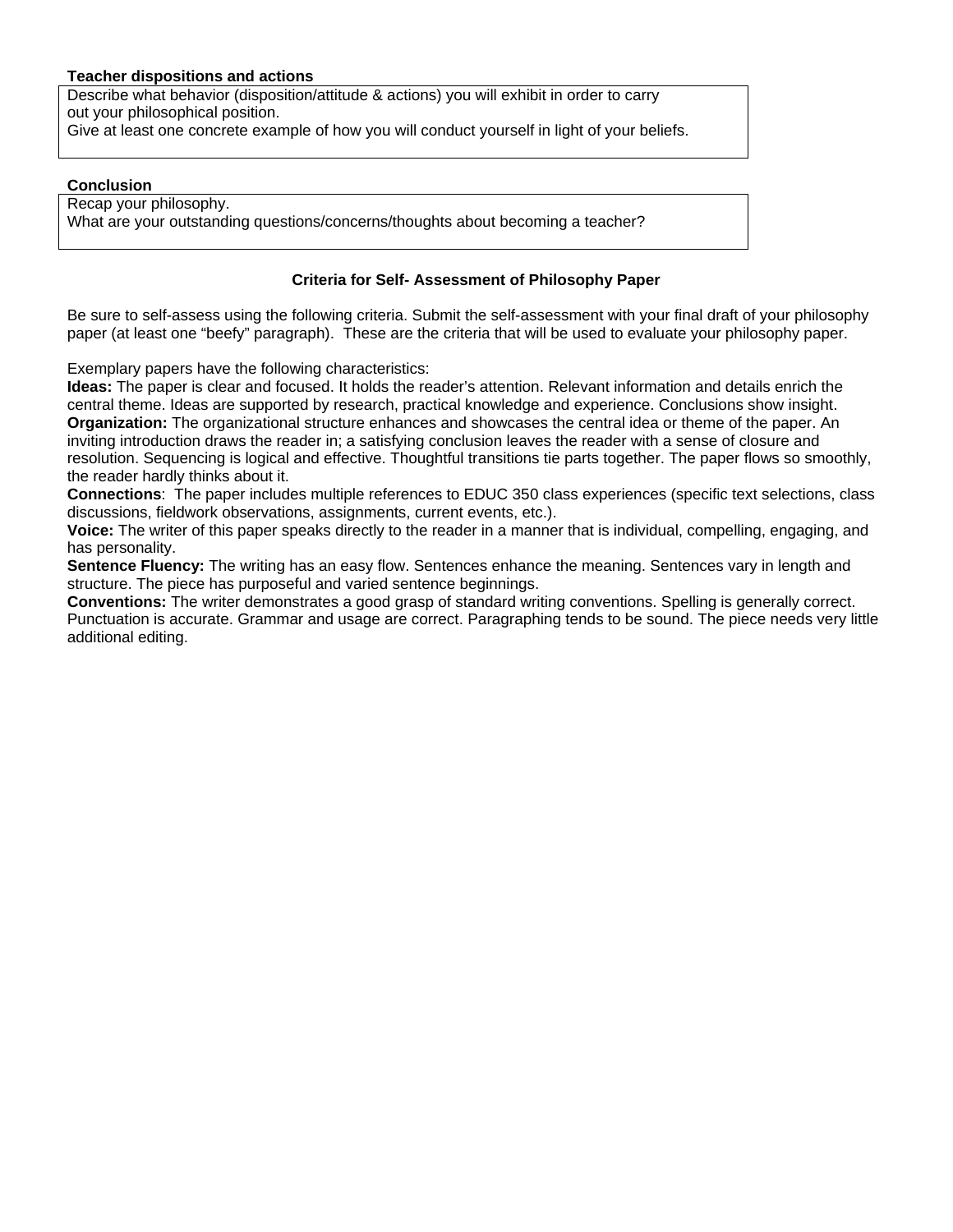## **Schedule as of 8/27/09 Schedule is subject to change at the discretion of the instructor**

| <b>Date</b>      | <b>Topic</b>                                                                      | Reading log due on prior Friday noon                                                                                                                                                                                     | <b>Assignment</b>                                                                                                                |
|------------------|-----------------------------------------------------------------------------------|--------------------------------------------------------------------------------------------------------------------------------------------------------------------------------------------------------------------------|----------------------------------------------------------------------------------------------------------------------------------|
| Sept 1           | Course intro<br>Why teach?                                                        | Read the field experience guidelines at<br>http://www.csusm.edu/coe/Syllabus/syllabus.html.<br>You will find this at the top of the syllabi webpage,<br>"EDUC 350 Field Experience" Bring questions with<br>you Sept. 10 | Access the WebCT6 course<br>website at<br>http://webct6.csusm.edu/we<br>bct/entryPageIns.dowebct                                 |
| Sept 8           | Becoming a<br>teacher<br>(Advisor<br>presentation)                                | Log 1: GG ch. 6 (Log due Sept 7 at noon, etc.)<br>In addition to the reading for your log, read<br>the website brochure of your choice at:<br>http://www.csusm.edu/coe/Programs/index.html                               |                                                                                                                                  |
| Sept 15          | Schooling in a<br>democracy                                                       | Log 2: GG ch 1 & "The Goals of Education" article on<br>WebCT site                                                                                                                                                       | Waiver requests for field<br>experience hours must be<br>turned in during class today<br><b>Teacher interview due</b><br>Sept 17 |
| Sept 22          | Philosophical<br>perspectives                                                     | Log $3:GGch8$                                                                                                                                                                                                            | Take "What is Your EP?"<br>survey in GG pp. 300-305<br>and bring your results to<br>class<br><b>Bring Nieto (skimmed)</b>        |
| Sept 29          | School<br>organization                                                            | Log 4: GG ch 7                                                                                                                                                                                                           | <b>Bring Nieto</b>                                                                                                               |
| Oct <sub>6</sub> | Rights and<br>responsibilities                                                    | Log 5: GG ch 10                                                                                                                                                                                                          | <b>Observations 1 &amp; 2 due</b><br>Oct 8                                                                                       |
| Oct 13           | The lives and work<br>of teachers<br>(Panel of<br>experienced<br>teachers Oct 15) | Log 6: GG ch 2<br>Based on the reading, write 3 questions for the panel<br>instead of a paragraph for the log this week                                                                                                  | Bring Nieto (done)                                                                                                               |
| Oct 20           | Inclusion                                                                         | Log 7: VT ch 1, 2, 3 and "Voices"                                                                                                                                                                                        |                                                                                                                                  |
| Oct 27           | Why We Teach                                                                      | Log 8: Reaction to Nieto                                                                                                                                                                                                 | Nieto presentations<br>Personal philosophy draft 1<br>due Oct 29 (bring hard copy<br>to class)                                   |